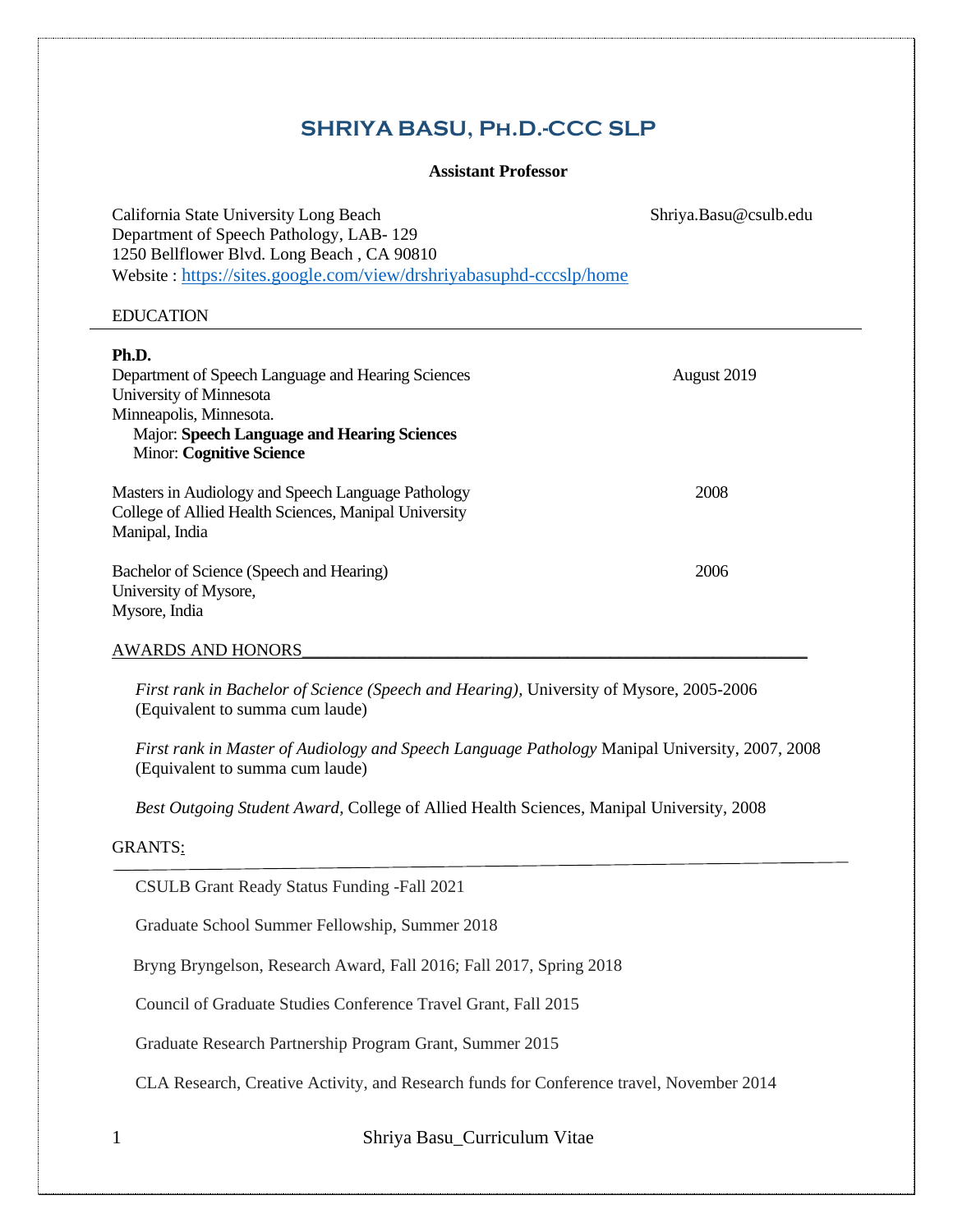## **TEACHING EXPERIENCE**

**California State University-Long Beach, CA Fall 2020-Present** Department of Speech Language Pathology

**Graduate Courses Taught: a.Seminars in Motor Speech Disorders b.Seminars in Dysphagia c.Seminar in Fluency, Voice and Resonance Disorders**

**\***Each graduate seminar is a part of mandatory course curriculum for MASLP program; was involved in developing syllabus and course materials to promote didactic pedagogical practices, problem solving, critical thinking and incorporating cultural diversity issues.

Development and modification of activities to cater to online/hybrid/ hyflex and face to face mode of learning and maximizing student engagement in a synchronous classroom. Eliciting student feedback and incorporating data-based changes to teaching. Providing support for developing assessment and treatment skills in clinic, simulation activities. Practicing and promoting mental health strategies in remote learning to promote student wellness

The graduate seminars involve use of didactic pedagogical approaches to mastery of

# **Undergraduate Courses Taught: a.Voice and Resonance Disorders b.Motor speech and Fluency Disorders**

\*Undergraduate courses taught were a part of higher level undergrad courses for SLP majors; was involved in developing syllabus and course materials to promote awareness, fundamental concept building , problem solving, critical thinking and incorporating cultural diversity issues. Development and modification of activities to cater to online mode of learning and maximizing student engagement in a synchronous online classroom. Eliciting student feedback and incorporating data based changes to practice equitable teaching and assessment practices . Practicing and promoting mental health strategies in remote learning to promote student wellness.

#### **University of Minnesota, Twin Cities**

*Teaching Assistant*

Department of Speech Language and Hearing Sciences

| <b>SLHS 1301: Physics and Biology of Spoken Language</b> | <b>Spring 2018,</b> |
|----------------------------------------------------------|---------------------|
|                                                          | 2017,<br>Fall       |
|                                                          | 2016<br>Fall        |

This was an intensive 4 credit course that is offered at the U of M as a mandated pre requisite for students interested in Speech Science. As a part of my assignment, I conducted a lecture session on neuroscience of hearing and language; Instructed Bi-weekly Lab sections (honors and regular enrollment) on key concepts such as physics of sound and measurement of acoustic signals, source filter theory of speech production, acoustics of vowels and consonants, speech intelligibility. graded weekly lab assignments and exams; held office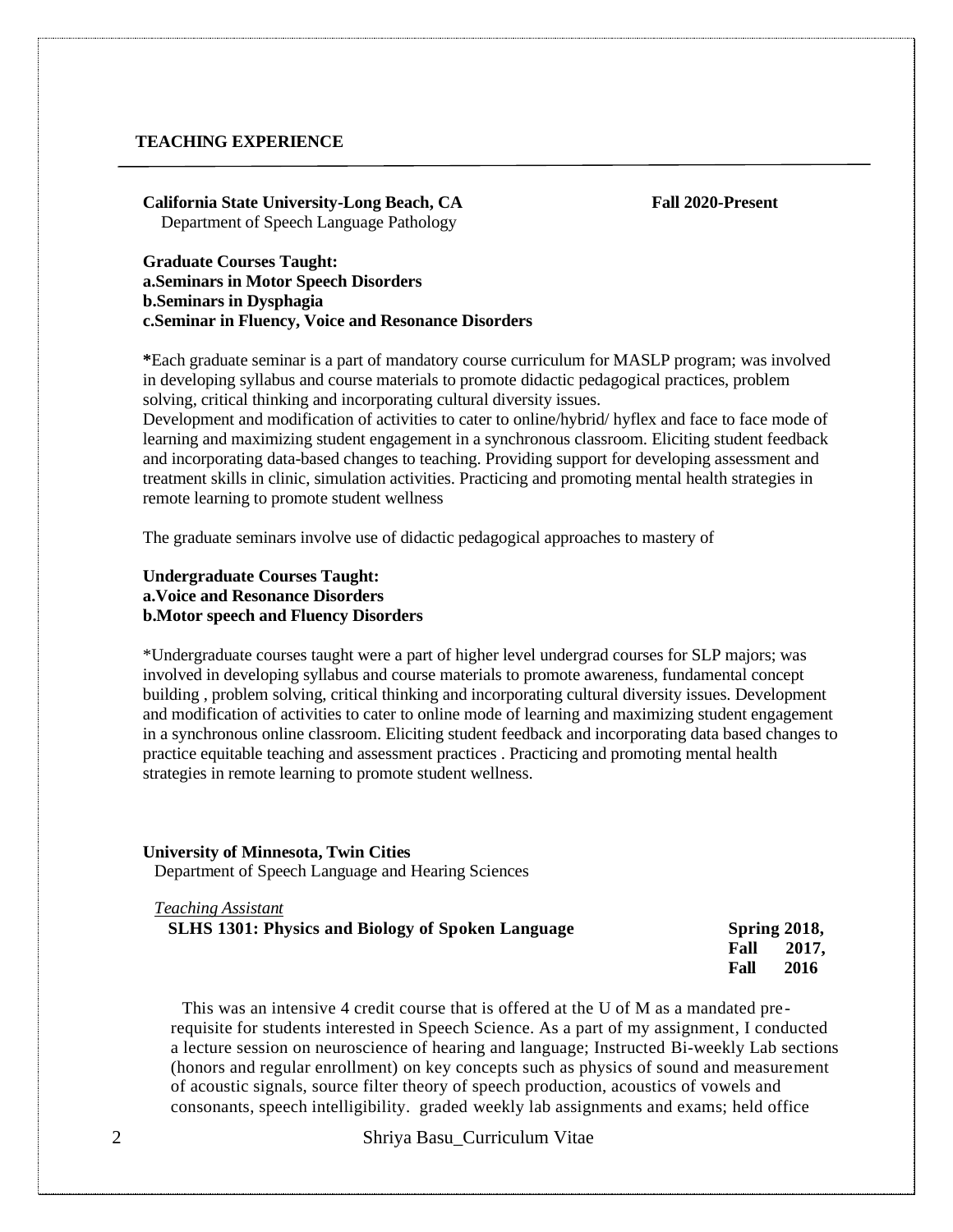hours, met with students individually and in group to address questions and concerns. Management of online student forum and grading via Canvas Software

# **SLHS 3402: Capstone Project in Speech-Language and Hearing Sciences Spring 2018 Spring 2019**

This is a mandatory requirement for all the undergraduate students in their senior year who are graduating with a Speech Language and Hearing Sciences major. As a part of my assignment I mentored 16 students who had to submit a capstone paper to fulfill the requirements of this course; conducted individual meetings to develop the paper, research articles using academic database, discuss and improve scientific writing, APA format and work towards developing presentation of the final project. Management of online student forum and grading via Canvas Software

#### **SLHS 1401/3401: Communication Differences and Disorders Fall 2017,**

**Fall 2013** Conducting review sessions with key topics such as introduction to speech language and communication, childhood speech and language disorder, adult neurogenic disorders. Conducting individual student review, grading assignments and exams, holding office hours, meeting with students individually and in group to address questions and concerns. Management of online student forum and grading via Moodle Software

#### **SLHS 3402: Major Projects in SLHS Spring 2017**

Like the Capstone project course, assigned in Spring 2018. Conducting individual student review, grading assignments and exams, holding office hours, meeting with students individually and in group to address questions and concerns. Management of online student forum and grading via Moodle Software

#### **SLHS 3305: Speech Science** Fall 2016

Conducted individual student review, graded assignments and exams, held weekly office hours, met with students individually and in group to address questions and concerns; assisted with understanding concepts such related to acoustics for students who had not attended a prerequisite course.

#### *Graduate Instructor*

#### **SLHS 5503: Fluency and Motor Speech Disorders Fall 2015**

During this assignment I was solely responsible for teaching this graduate level course to MA SLP students. As a part of the assignment, I prepared and presented lectures on Fluency and motor speech disorders, based on approved syllabus, prepared teaching materials slides and provided reading and video resources on the content, managed the course website on Moodle, designed in-class activities and assignments to facilitate active learning principles. Designed and graded projects. Provided necessary feedback to improve student performance. Management of online student forum and grading via Moodle.

*Developed question for SLHS Comprehensive Exams 2016 for the Fluency exam and graded the exams*

Curricular Teaching requirement

SLHS 1401/ 3401 Communication Differences and Disorders **Spring 2015**

3 Shriya Basu\_Curriculum Vitae

 **Spring 2017, Spring 2014,**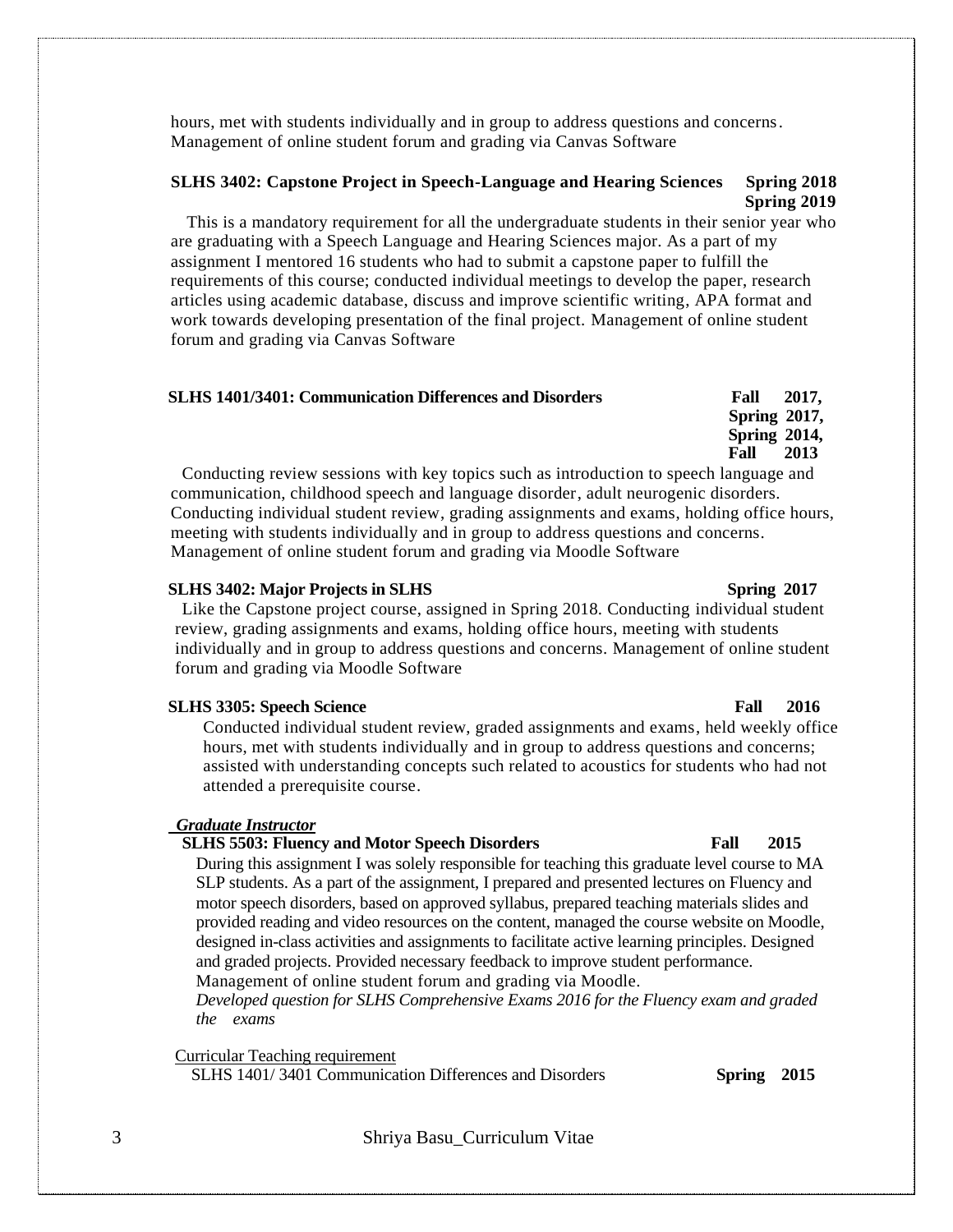Prepared and delivered lecture on speech and language difficulties in children with pediatric hearing loss, for two class session. Prepared class content and provided online and offline resources to the students. Used active learning strategies and in class activities to facilitate student learning. Designed and graded a short multiple-choice type exam.

#### Teaching Assistant

# **SLHS 3304: Phonetics** Spring 2015

Conducted individual student review and provided training for transcription, graded assignments and exams, held office hours, met with students individually to improve their listening training for phonetic transcription for native and non-native English sounds

**SLHS 3302: Anatomy and Physiology Related to Speech and Hearing Fall 2014** Gave brief lectures on review content, held exam review sessions, graded assignments and exams, held office hours, met with students individually to improve their reasoning skills and addressing multiple choice questions

### Teaching Experience Outside of US

# **West Bengal University of Health Sciences, India**

National Institute for Hearing Handicapped

Lecturer Fall 2010- Spring 2013

Undergraduate Courses: Introduction to Speech and Hearing Sciences; Childhood language disorders, Adult neurogenic language disorders. Speech and Language Disorders; Phonology and Articulation Disorders; Motor speech Disorders in Children and adults; Hearing Aids and Amplification Devices for the Hard of Hearing; Rehabilitative Audiology; Noise and Hearing **Measurements** 

Delivered lectures, Prepared Lesson Plan, Designed and Graded exams, Designed and graded assignment, led biweekly lab sections, Conducted Clinical Practical examinations for class of 30-40 students.

Graduate Courses: Auditory Physiology

Delivered lectures, Prepared Lesson Plan, Designed and Graded exams, Designed and graded assignment, Conducted Practical examinations for a class of 15 students; Served as primary advisor and mentor for 4 students in their masters dissertation thesis projects.

#### **Mysore University, India**

JSS Institute of Speech and Hearing

Lecturer Fall 2008- Spring 2009

Undergraduate Courses: Introduction to Speech and Hearing; Diagnostic Audiology; Rehabilitative

Audiology; Organization and Administration in Speech and Hearing

Delivered lectures, Prepared Lesson Plan, Designed and Graded exams, Designed and graded assignment, led biweekly lab sections, Conducted Practical examinations for class of 30-40 students.

#### **RESEARCH EXPERIENCES**

#### **California State University-Long Beach Fall 2020- Present**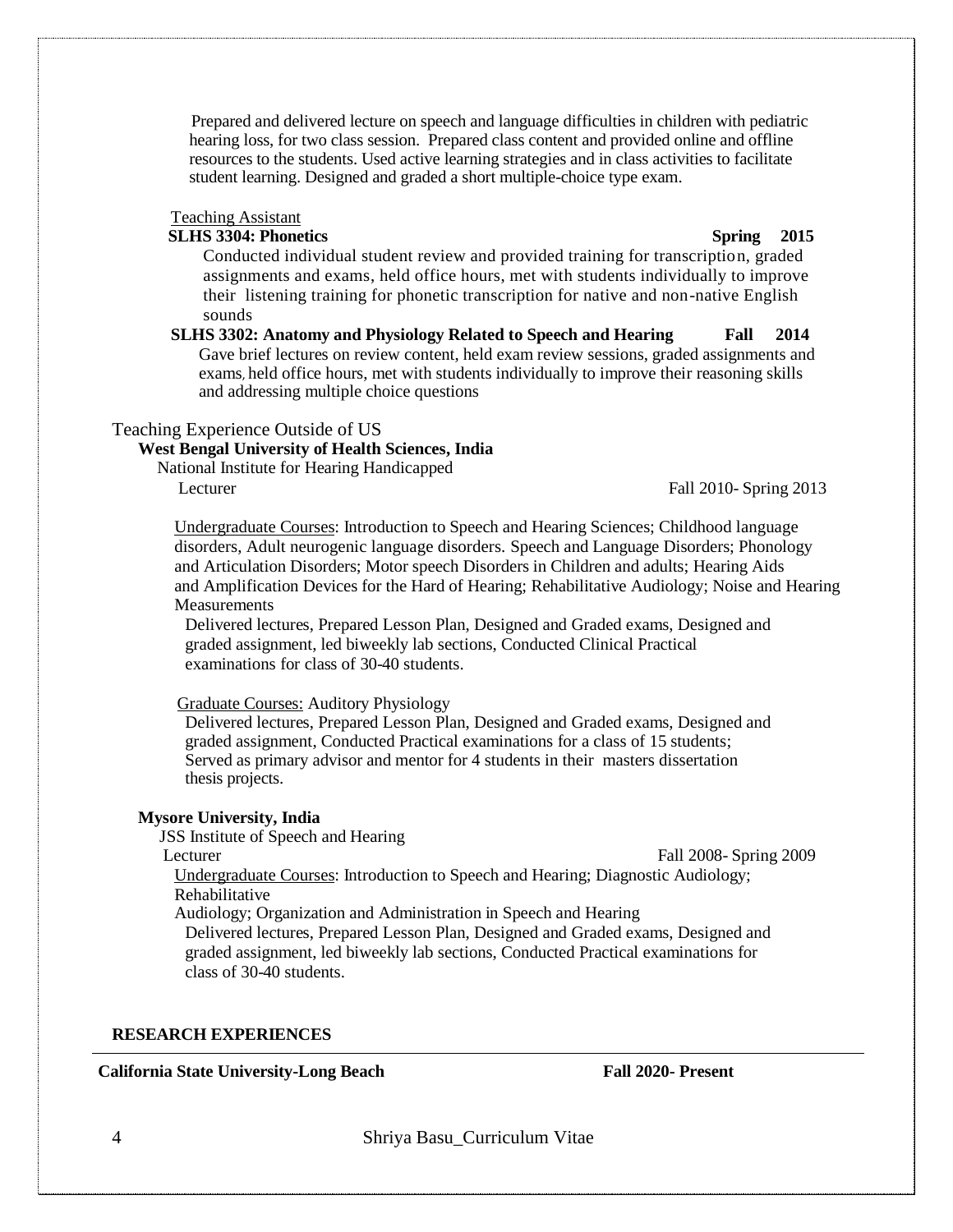Establishment of Disfluency Lab; Training undergraduate student volunteers to participate in Stuttering research.

#### **Independent Research:**

**1. Project Title: Influence of COVID 19 in quality of life in adults who stutter** 

Co PI: Dr. Lei Sun, Ph.D. CCC-SLP Graduate Assistant: Angelica Luz Torres Funding : CSULB New Faculty Startup Fund

Currently PI for this project, Development of Questionnaire for survey research; Date collection has been completed and being currently analyzed.

This study, in collaboration with the *National Stuttering Association* has data from 500+ adults who stutter, globally, who reported upon their quality of life and communication during the pandemic.

## **2. Project: Frequency and Nature of Verbal Disfluencies in Competing and Non-Competing Dual Task in children who stutter**

The project is currently under data analysis phase, where the stuttering and non-stuttering disfluencies are being analyzed in a complex task situation.

This project is partly supported by the Undergraduate Research Opportunity Program at the CSLUB ; I am a faculty sponsor at the UROP program and have a student researcher who is working on the analysis part of this

#### **University of Minnesota, Twin Cities**

Department of Speech Language and Hearing Sciences Summer 2016 to Summer 2019

### *Fluency Lab: Dissertation Research*

*Research Assistant and Doctoral Candidate*

Advisor: Dr. Jayanthi Sasisekaran

Title: *Influence of Cognitive variables in Syntactic planning in Children who do and do not stutter* Brief Description of Responsibilities*:* 

Development of stimuli for sentence task (primary task) and visual task (secondary task), Standardization and validation of stimuli; programming research protocol using E prime in collaboration with CLA LATIS; Pilot testing developed program. Recruiting participants and running children who do and do not stutter on the program at E prime interface; transcription and acoustic analysis of data

University of Minnesota, Twin Cities September 2013 till Summer 2018

# Department of Speech Language and Hearing Sciences

#### *Fluency Lab : Related Research Research Assistant*

Lab Director and Project Advisor: Dr. Jayanthi Sasisekaran

1.Project Title: *Influence of Cognitive Skills on Rhyming: Differences in Children who do and do not stutter*

Description of Responsibilities: Recruitment and Running participants who do and do not stutter and analyzing data from Dual Task paradigm using Superlab; Performing standardized test such as EVT, PPVT, LAC- 3, CELF, TONI. acoustic analysis of data using PRAAT; statistical analysis of data.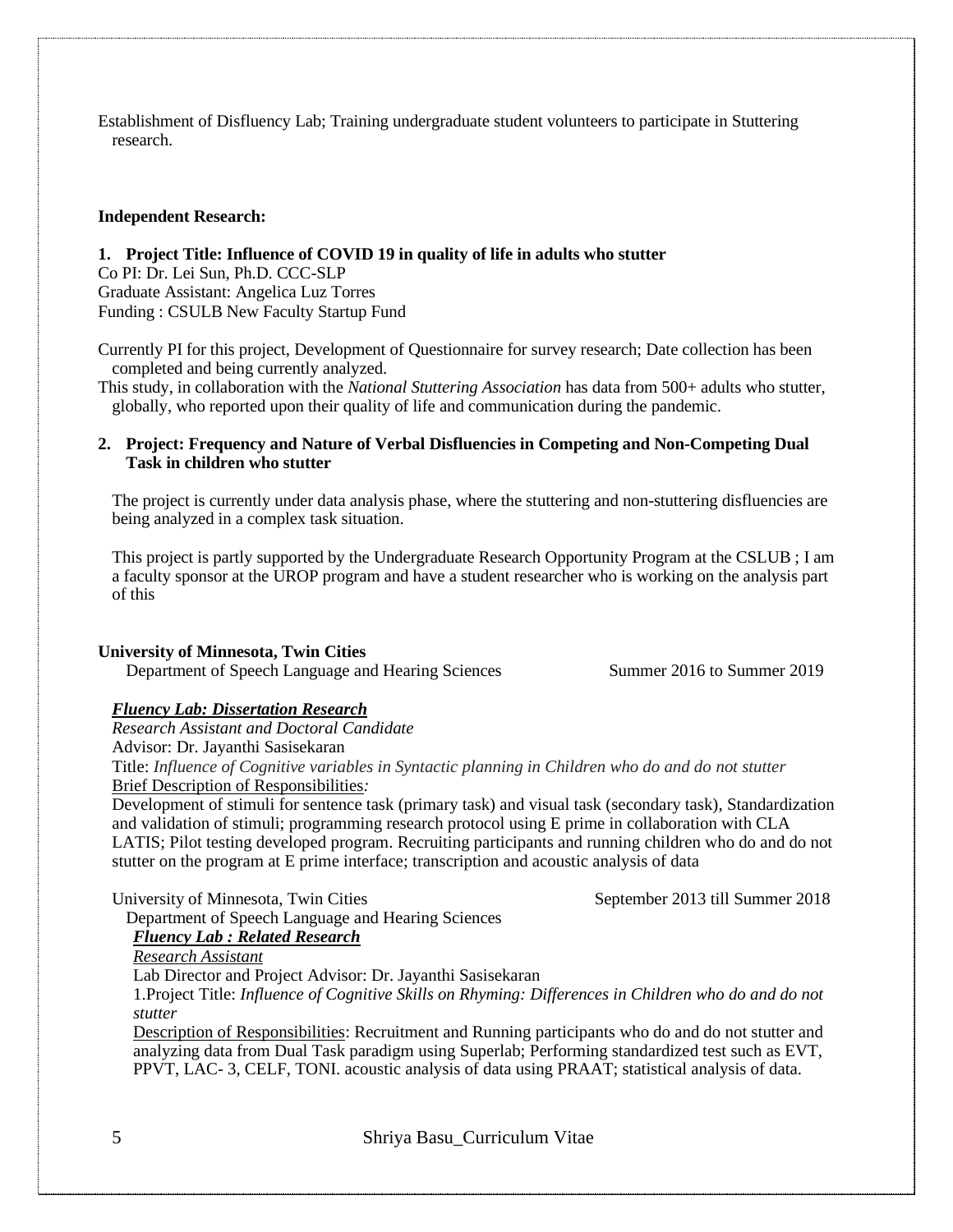2. Project Title: *Effects of practice and retention of nonwords on speech accuracy and movement kinematics in children who stutter*

Description of Responsibilities: Running subjects using OptoTrack device and analysis of movement trajectory of speech, preparation of manuscript.

3. Project Title: *Effects of syntactic complexity of utterances on fluent and disfluent speech behaviors in children*

Description of Responsibilities: Transcription analysis of data using SALT software and CLAN analysis. Linguistic and disfluency analysis coding of the data, establishing reliability.

## 4. Project Title: *The Influence of Executive Functions on Phonemic Processing in Children Who Do and Do Not Stutter*

Description of Responsibilities: Analyzing data from Dual Task paradigm using Superlab; acoustic analysis of data using PRAAT; statistical analysis of data, preparing manuscript for publication

5. Untitled Project: Running subjects in for EEG study and analyzing EEG data; Analyzing EEG data using MATLAB.

# *Collaborative Research in other Labs*

University of Minnesota, Twin Cities September 2014 till Fall 2015

Department of Speech Language and Hearing Sciences

*Audiology and Psychoacoustic Lab*

Project Advisor: Dr. Robert. S Schlauch

Project Title: Backward Masking of Tones and Speech in people who do and do not stutter Designing experiment with backward masking protocol for individuals who stutter and running subjects for the experiment, Performing standardized test such as EVT, CELF, TONI. acoustic analysis of data using PRAAT, statistical analysis of data. Preparation of conference poster presentation. Grant writing and development of manuscript.

*Child Language Lab* Fall 2015

Project Advisor: Dr. Lizbeth Finestack

Project Title: Language Profile in School-going children who do and do not stutter Transcription and coding of data using SALT software. Syntactic analysis of linguistic unit. Preparation of conference poster presentation

#### RESEARCH INTERESTS

Fluency Disorders, Cognitive Processes in Language Processing and production in school going children, Role of attention, working memory and executive function, influence of attention and cognitive variables in children from bilingual and multilingual background, development of assessment tools for evaluating children from bilingual backgrounds.

# **PUBLICATION/PRESENTATION**

# *PUBLISHED PEER REVIEWED SCHOLARLY WORK*

Sasisekaran, J., & **Basu, S.** (2021). Rhyming abilities in a dual-task in school-age children who stutter. Journal of Fluency Disorders, 69, 105864.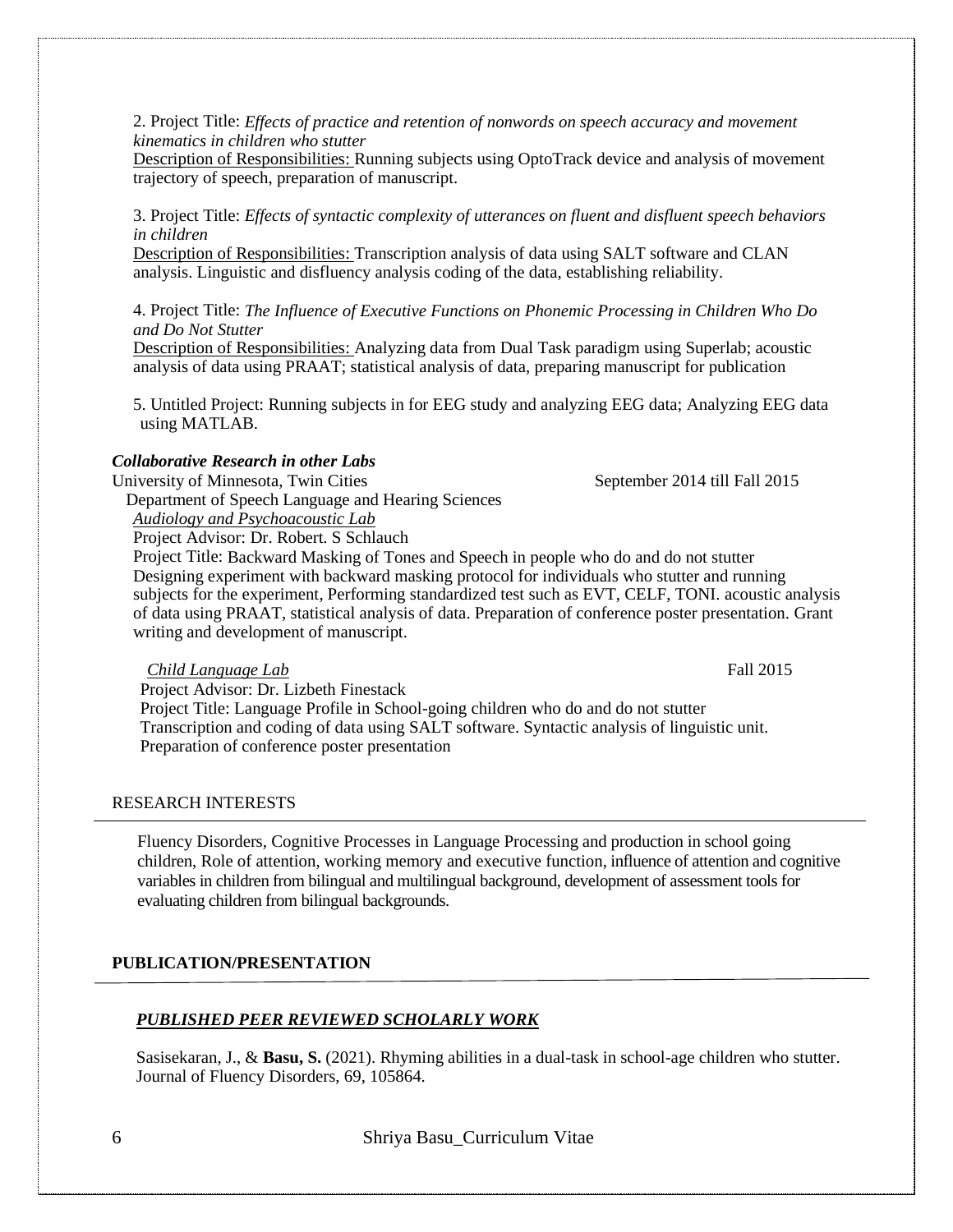- Sasisekaran, J**., Basu, S**., & Weathers, E. (2019). Movement kinematics and speech accuracy in a nonword repetition task in school-age children who stutter. *Journal of Communication Disorders*, 105916.
- **Basu, S**., Schlauch, R., Sasisekaran, J. (2018) Backward Masking of Tones and Speech in people who do and do not stutter. Journal of Fluency Disorders, 57, 11-21
- Sasisekaran, J., & **Basu, S**. (2017). The Influence of Executive Functions on Phonemic Processing in Children Who Do and Do Not Stutter. Journal of Speech, Language, and Hearing Research,60, 2792-2807.
- Keshree,N., Kumar,S., **Basu, S**., Chakrabarty, M., & Kishore,T.(2013). Adaptation of The Western Aphasia Battery in Bangla. Psychology of Language and Communication. Vol. 17. no.2
- Kumar S, **Basu, S**., Chatterjee, I., & Sinha, A. (2012). The effect of menstrual cycle on nasal resonance characteristics in females. Communication Disorders Quarterly. August 2012 vol. 33 no. 4,245-248
- Kumar, S., Paul, N., **Basu, S**., & Chatterjee, I.(2012). Effects of hearing loss on vocal fold vibrations: an electroglottographic analysis. Eastern Journal of Medicine vol. 17 no.1

#### PUBLISHED ORIGINAL DISSERTATION

Basu, S. (2019). Influence of Cognitive Variables on Sentence Production in School-Age Children Who Stutter (Doctoral dissertation, University of Minnesota)

[https://www.proquest.com/openview/8985b6212d4f2ebaacb21dfdf73448bf/1?pq](https://www.proquest.com/openview/8985b6212d4f2ebaacb21dfdf73448bf/1?pq-origsite=gscholar&cbl=51922&diss=y)[origsite=gscholar&cbl=51922&diss=y](https://www.proquest.com/openview/8985b6212d4f2ebaacb21dfdf73448bf/1?pq-origsite=gscholar&cbl=51922&diss=y)

- Manuscripts under Preparation:
- **Basu S**. & Sasisekaran J. Influence of cognitive skills on rhyming: Differences between children who do and do not stutter
- **Basu S,** Sun L, & Torres A. Impact of COVID 19 Pandemic on communication, mental health and quality of life: An exploratory Study
	- Works In Review:

Sasisekaran.J, & Basu. S (2021) The effects of syntactic complexity on disfluencies in the conversation samples of school-age children who stutter

# PRESENTATIONS:

#### Upcoming

*Variability in Disfluency in Children Who Stutter in Sentence Production, National Council for Undergraduate Research 2022 (Proposal selected for Platform presentation) Student mentee : Cynthia Garcia*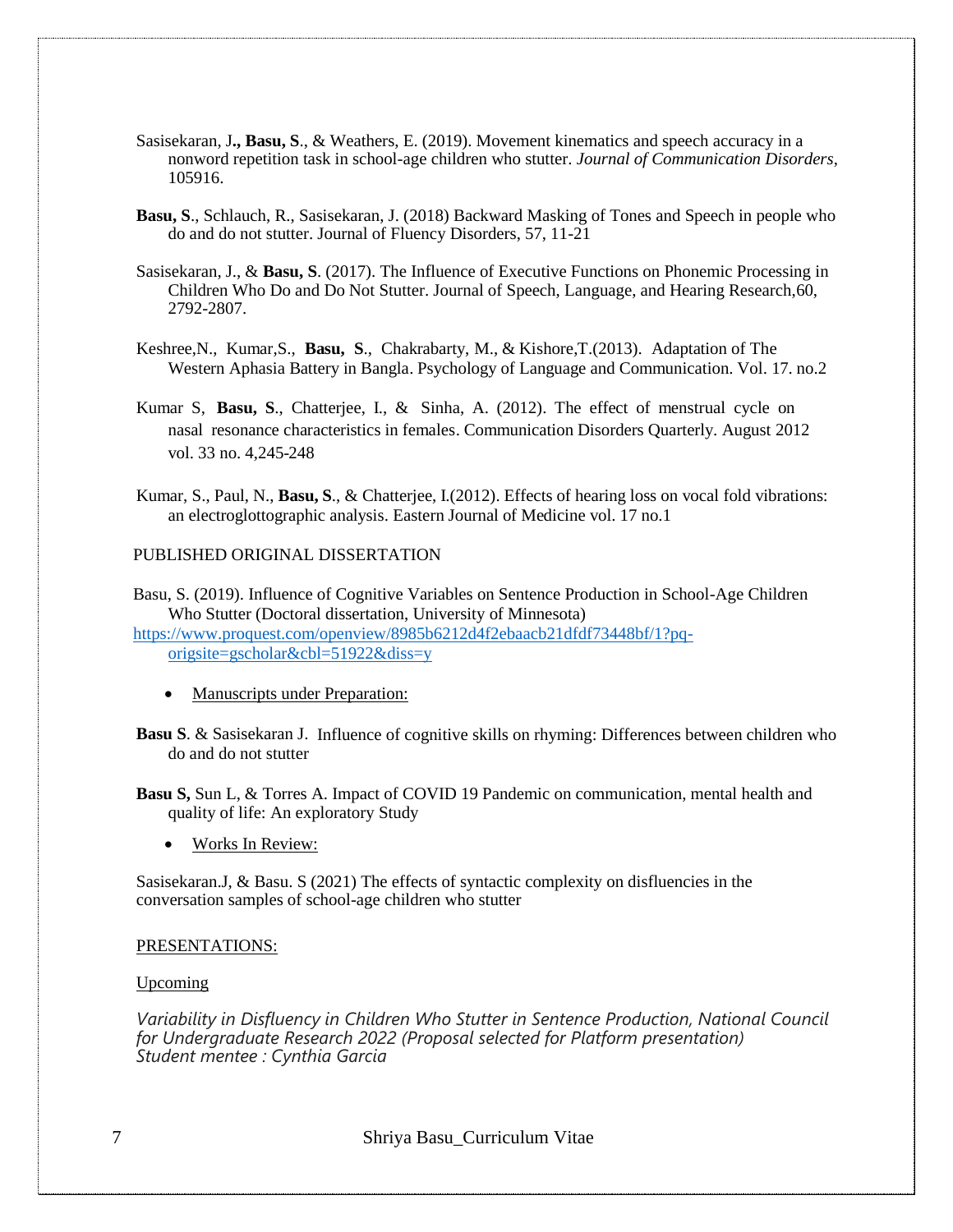*COVID 19 and stuttering: Proposal accepted for oral presentation seminar(CSHA Convergence , April 2022*

*Basu, Sun and Luz Torres 2022*

*Developmental effects on rhyming in a dual-task in children who do and do not stutter-IFA 2022 (Proposal Submitted) Montreal , Canada Sasisekeran, Lei .X, Basu*

*Language sample analysis of conversation samples from school-age children who stutter , IFA 2022 ( proposal submitted) Sasisekaran, Basu 2022 Montreal, Canada*

*Past presentation*

Proposal # 11783: *The Effects of Task Variations on Sample length, Language Complexity, and Stuttering Disfluencies.* Proposal accepted at the Annual Convention of the American Speech-Language-Hearing Association, San Diego, CA (Convention canceled).

- Basu S. (2020) *Disfluency characteristics in Domain Specific Dual Task in School-age Children who Stutter.* Proposal accepted at the Annual Convention of the American Speech-Language-Hearing Association, San Diego, CA (Convention canceled).
- Basu S. & Sasisekaran J (November 2019). *Are deficits in cognitive resources domain specific in children who stutter?* [Technical research session] Annual Convention of the American Speech-Language-Hearing Association, Orlando, FL
- Sasisekaran J, Basu S., & Lei X. (November 2019). *Effects of Syntactic Complexity of Conversational Utterances on Disfluent Speech in Children* [Poster session] Annual Convention of the American Speech-Language-Hearing Association, Orlando, FL
- Basu S & Sasisekaran J (November 2017). *Influence of cognitive skills on rhyming: Differences between children who do and do not stutter* [Flash session] Annual Convention of the American Speech-Language-Hearing Association. Los Angeles, CA
- Basu S (January 2017) *Perspectives in Assessment of Stuttering* [Invited talk: Plenary Session].  $49<sup>th</sup>$ Indian Speech and Hearing Association Convention, Kolkata, India,
- Basu S., Schaluch RS., & Sasisekaran J. (November 2016) *Backward masking in adults who stutter* [Poster session], Annual Convention of the American Speech-Language-Hearing Association , Philadelphia, PA
- Basu S., Schaluch RS., & Sasisekaran J. (December 2016) *Backward masking in adults who stutter* [Poster session], 5th Joint Meeting Acoustical Society of America, Honolulu, Hawaii, 2016
- Weathers E, Sasisekaran J, & Basu S (November 2016). *Speech Errors and Movement Variability in Non -Word Repetition task in Children who Stutter,*[Poster Session] Annual Convention of the American Speech-Language-Hearing Association, Philadelphia, PA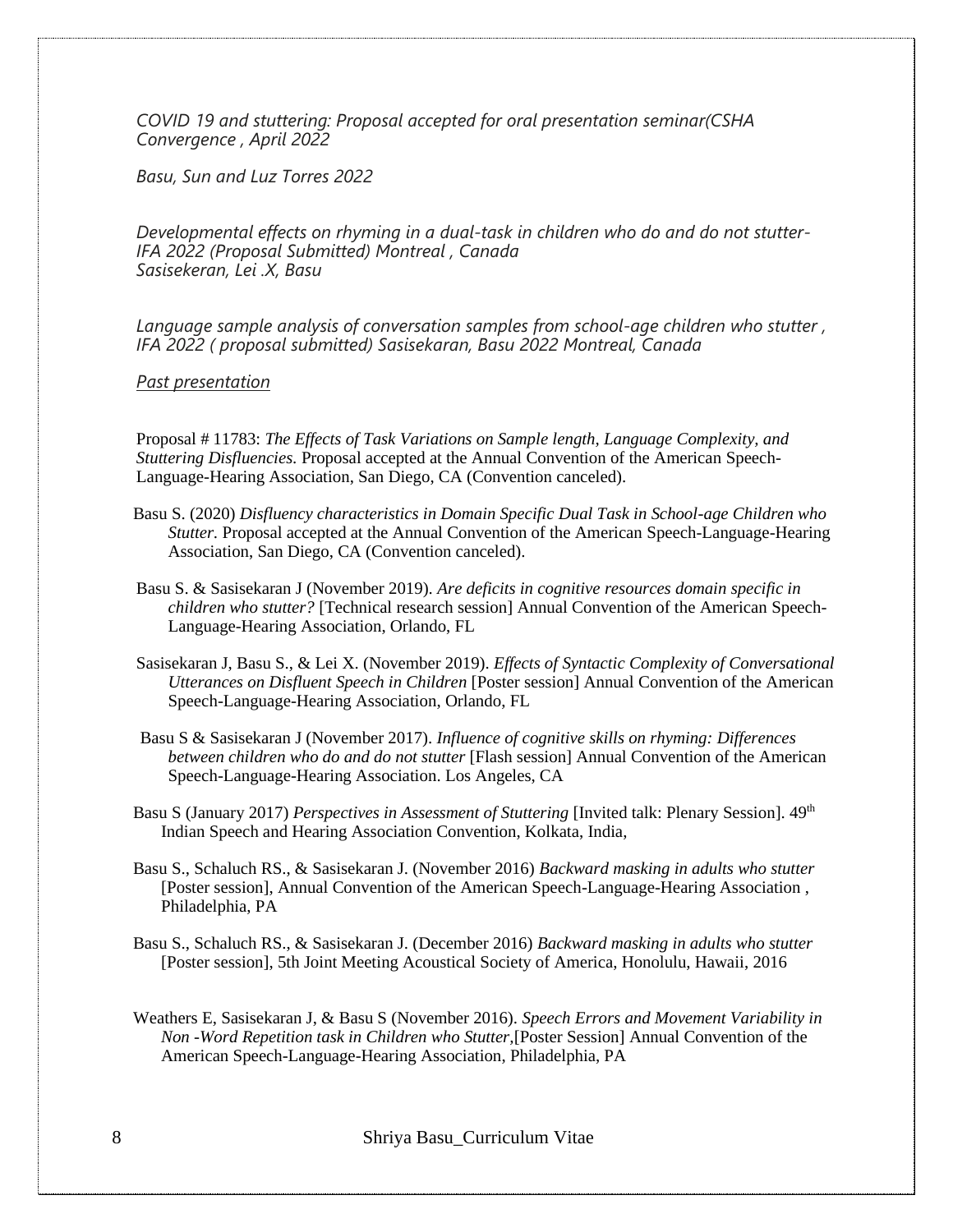Basu S., Finestack L., & Sasisekaran J (November 2015) *Language Profiles of younger and older School Age Children Who Stutter*, [Poster Session] Annual Convention of the American Speech-Language-Hearing Association , Denver, CO

Basu S., & Sasisekaran J (November 2014) *Effects of Concurrent Task Demands on Language Planning in Children Who Do and do not Stutter*, [Poster Session] Annual Convention of the American Speech-Language-Hearing Association , Orlando, FL

Basu S & Majumdar A (2013) *Experience of stuttering and its impact on quality of life*, [Poster Session] National Conference of Indian Speech Language and Hearing Association (ISHACON) 45, Chennai, India, 2013

*An insight into the trend in processing analogy types in sign language users,* ISHACON 45, Chennai, India, 2013

*Effects of Stroop interference in individuals with brain damage*, Continuing Medical Education and Continuing Rehabilitation Education meeting dedicated to the single theme of Aphasia, Indore, 2012, India

*Voice outcome in Provox II users*, National Conference of Indian Speech Language and Hearing Association (ISHACON) 43**,** Kolkata, 2011

*Effects of nicotine abuse on High Frequency Distortion Product Oto- Acoustic Emissions*, ISHACON 42**,** Bangalore, 2010

*Technical Education for the Hearing impaired: An insight into the practical challenges encountered*, National seminar on Issues Related to Disability at Indira Gandhi National Open University (IGNOU), Delhi, 2009

*Estimating normative distortion product levels and gender preponderance in high frequency distortion product otoacoustic emissions*, ISHACON 41, Pune, 2009

*Types, Classification and Associated problems in Aphasia,* National seminar on Aphasia – Basics and recent trends, Manipal, 2007

*Developmental Perspective on Derivative nouns in Kannada***,** ISHACON 38, Ahmedabad, 2006

#### SERVICE TO PROFESSIONAL AND RESEARCH COMMUNITY

#### **Journal of Fluency Disorders November 2019**

-Journal Reviewer for articles considered for publication; Conducted review for articles, and delivered decision with regard to the suitability and scientific impact of the article to field of speech language pathology

**Journal of Speech Language and Hearing Research June 2021** Journal Reviewer for articles considered for publication; Conducted review for articles, and delivered decision with regard to the suitability and scientific impact of the article to field of speech language pathology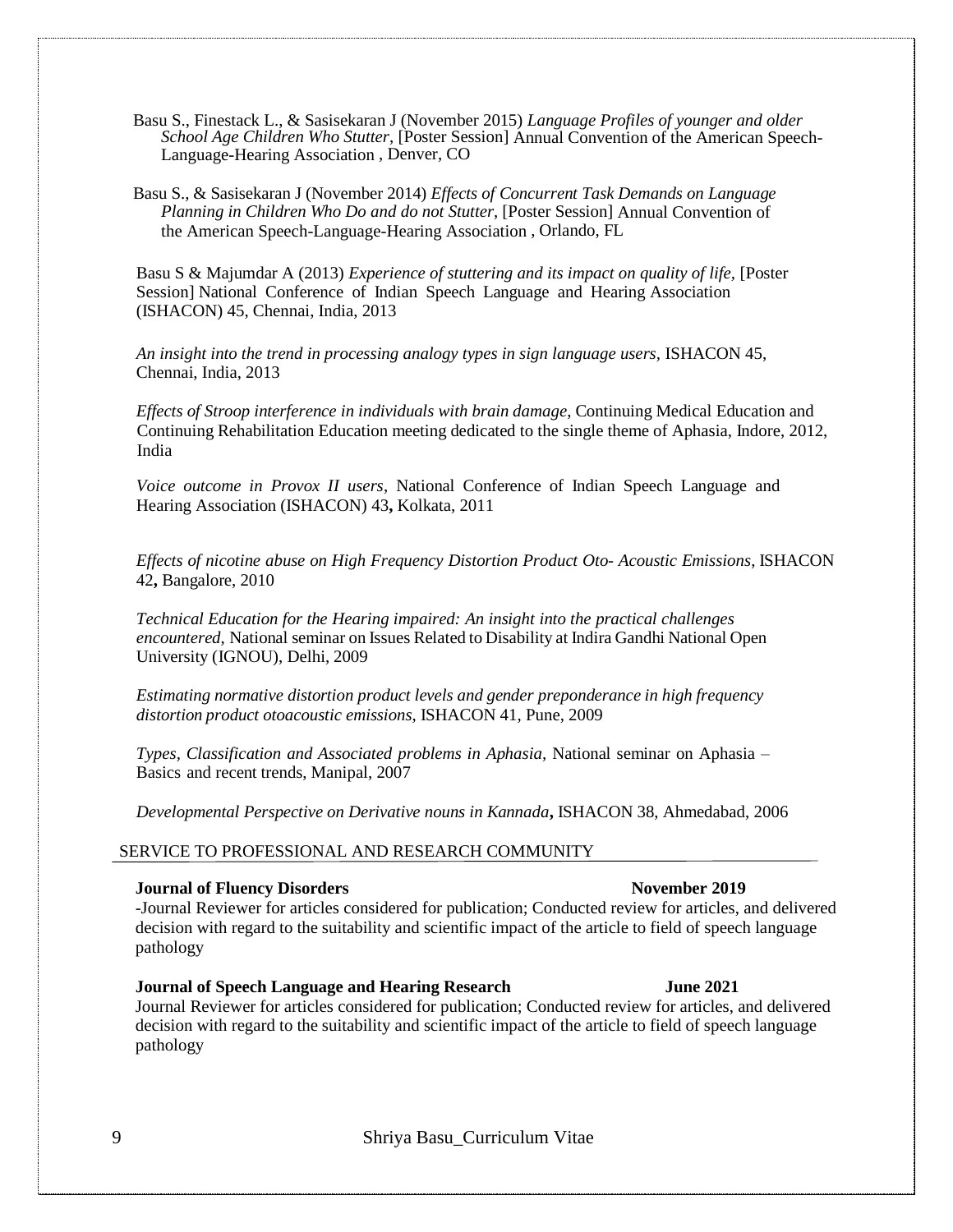# CLINICAL EXPERIENCE

# **EBS Healthcare August 2019-July 2020**

# **Speech Language Pathologist**

Full time SLP and ESY SLP under Clinical Fellowship (CF) program. Servicing children with Speech, Language and other health impairment at Broward County public schools in greater Miami area, Florida. My weekly caseload consisted of 90+ children in age range of 14-21 yrs in high school setting who are attending therapy in Specialized Varied Education (SVE) classes as well as children with speech and language disorders attending general education classroom. Summer ESY consisted of 40 + children in elementary schools.

#### **Direct Services**

I am involved in providing direct services, in terms of speech and language evaluation and therapy for children with cognitive disability, autism spectrum disorder, specific language deficit, mixed recepetive expressive language deficit due to other health impairments, phonological disorder, fluency disorder. Collaborating and implementing high tech and low tech alternative augmentative communication (AAC) for non-verbal children with Autism, Cognitive and Motor disabilities. Documenting services using Accelify software.

#### **Evaluations**

My responsibilities include evaluation for Language, Fluency and Articulation disorders. evaluation and planning for determining eligibility for services. Evaluation of present level of performance for annual IEP and planning intervention goals and participating in IEP meetings. Performing interim re-evaluations for cases with significant concerns in classroom performance

### **Consultations**

I am also involved in part of a collaborative team in providing monthly speech and language consultation for children. During this process I collaborate with the teachers, special educators and behavior specialist to create assistive plans that are implemented collaboratively.

# **AYJNIHH Eastern Regional Center July 2010-** August 2013

**Kolkata, India**

Lecturer and Clinical Supervisor

Supervised student clinicians in speech and language therapy at the zonal clinic of the National Institute of speech and hearing disabilities for pediatric and adult cases with speech and language disorder. *Conducted research and played a key role in material development, standardization and publication of Western Aphasia Battery in Bangla* ( see publication list)

## **AMRI medical Center, Kolkata, India** Oct 2009- July 2010

Speech Language Pathologist and Audiologist

Provided speech and language therapy to pediatric patients with childhood language disorders and adults with stuttering, geriatric patients with neuromotor speech disorder and language disorder.

\*Graduate and Undergraduate observation

# *Student clinician*

Over 3000 hours of case observation and clinical service under supervision at University of Mysore and Manipal during MA.SLP and BASLP.

## **CERTIFICATIONS (Professional)**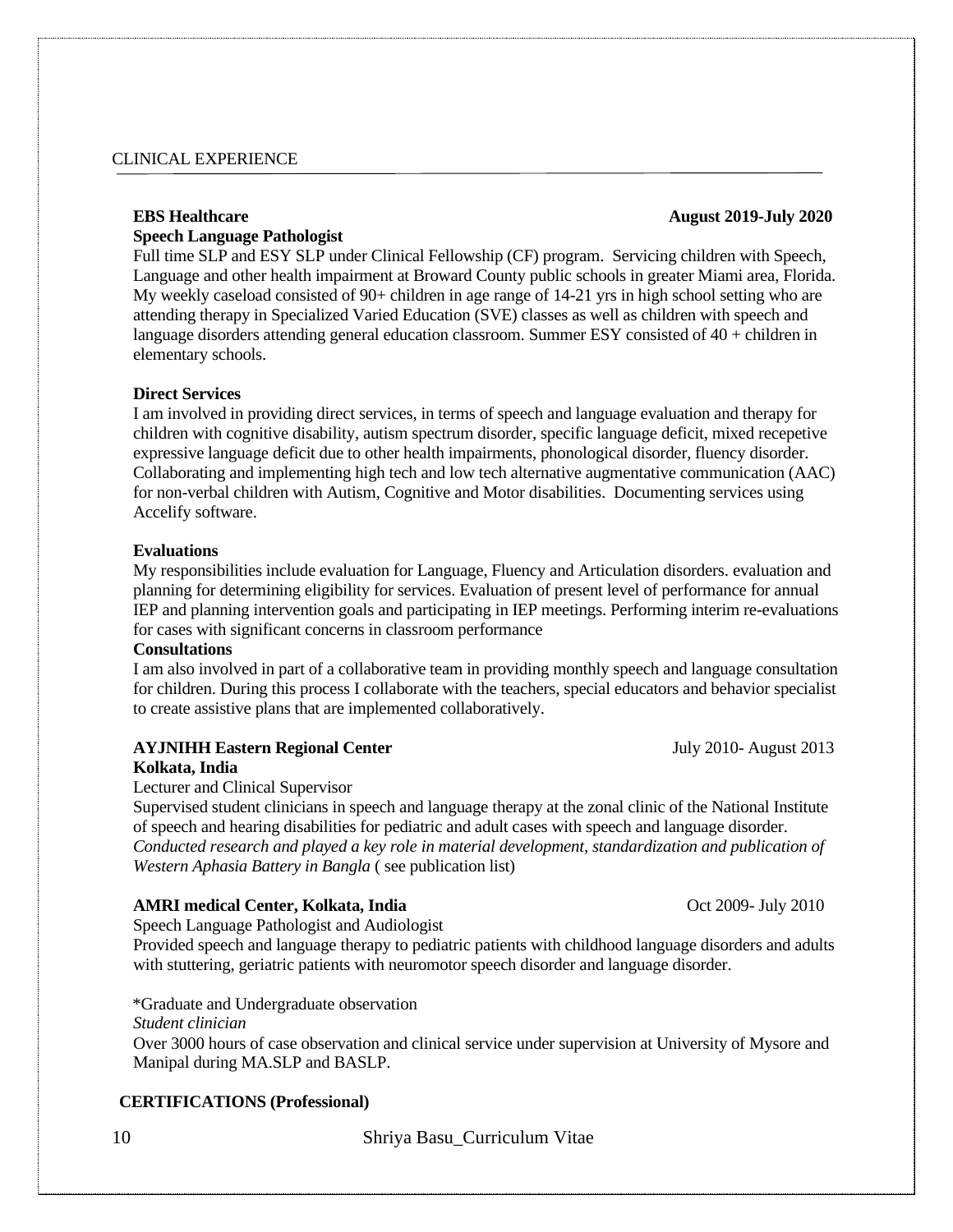Certificate of Clinical Competence -SLP **(CCC-SLP**) from American Speech Language and Hearing Association

Certified SLP- California Speech Language Pathology and Hearing Aid Board

SLP Certification(provisional) from Board of Speech Language Pathology and Audiology, Florida State Department of Health

International Certification - SLP certification from India

## **CERTIFICATIONS (Educator)**

BEACH Mentor certification: Certified Mentor at the CSULB community

QM1 : Independent Certification- Designing Your Online Course from Quality Matters

# **CERTIFICATIONS (Related)**

Mental Health First Aid Certification

Certified in Basic Life Support Adult, Child and Infant CPR and AED (CPR Today™)

# **PROFESSIONAL SERVICES TO THE UNIVERSITY**

#### **California State University-Long Beach**

#### **Services to the Department**

**-**Service to Graduate Admission Committee; conducting resume reviews and interviews for prospective students and participating in intake decision making process.

-Service to SLP comprehensive exam

-Undergraduate Mentor

- Committee member to the department curricular committee

#### **Services to the University**

**-** Served as a panel speaker at the new faculty orientation seminar organized by the Faculty Center, **CSULB** 

11 Shriya Basu\_Curriculum Vitae

-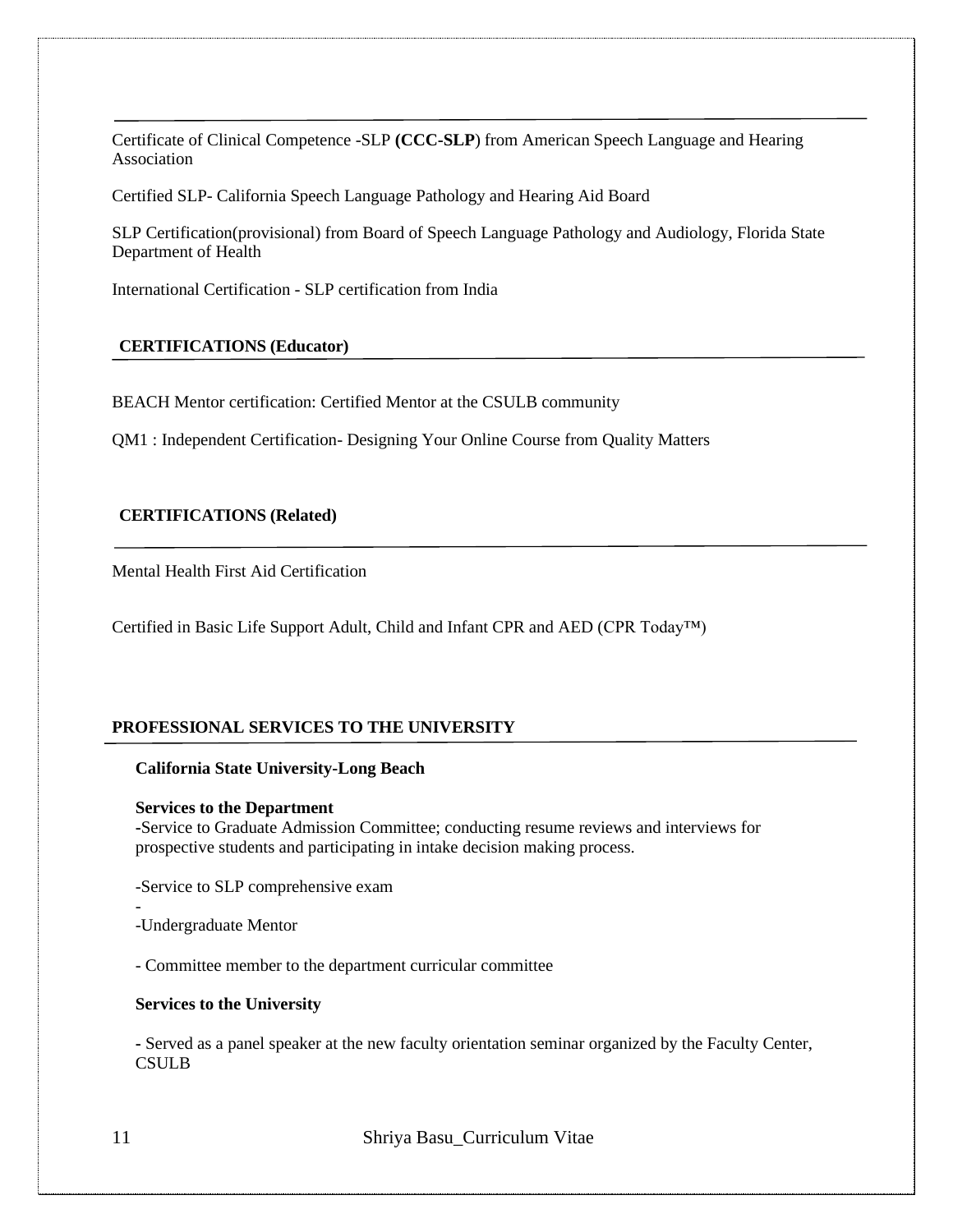- Core Committee member and Master of Ceremony -Asian American Student Welcome Committee – Fall 2021 and Spring 2022

Played an active part of the organizing committee for Asian /Asian American student welcome committee, hosted the event as a Master of Ceremony

# **PROFESSIONAL SERVICES TO THE COMMUNITY**

#### **Asian Indian Caucus (AIC)- Multicultural group under ASHA August 2019-Present Vice President -Public Relation**

Asian Indian Caucus is a part of the Muticultural constituency groups (MCG) under American Speech Language and Hearing Association (ASHA). Responsibilities for the position include planning and coordinating activities related to public outreach, organizational growth and fund-raising. These activities shall include, but are not limited to, maintaining the website, recruiting new members, coordinating AIC's participation in the multicultural booth at the annual ASHA convention, identifying and working with potential donors, fundraising, and working closely with the editors to disseminate relevant information

**Editorial Committee -ASHAKIRAN** Nov 2016 ASHAKIRAN is an annual newsletter for the Asian Indian Caucus that is a part of Multi- cultural group Their annual newsletter is released during ASHA convention. Reviewing and Editing Manuscripts, Providing feedback to authors, Formatting Newsletter using Microsoft Publisher

### **National Conference of Speech and Hearing Association of India, 49 th ISHACON Jan 2017**

Volunteer, Organizing Committee Performed duties as Master of Ceremony for the proceedings at Day -1 for the convention, and award ceremonies.

#### **Indian Speech and Hearing Association, West Bengal Chapter** Treasurer and Executive Committee Member **Nov 2012- Nov 2013** Participating in meeting and recording moments,

Financial Planning and record keeping, joint signatory authority for expenses, preparing mission statement

# **National Conference of Speech and Hearing Association of India, 43 rd ISHACON**

Co-Chairperson, Scientific Committee **Jan 2011** Organizing scientific sessions in the conference, lining up presentations, arranging individual chairpersons and moderators within each session

### PROFESSIONAL MEMBERSHIPS

ASHA American Speech Language and Hearing Association